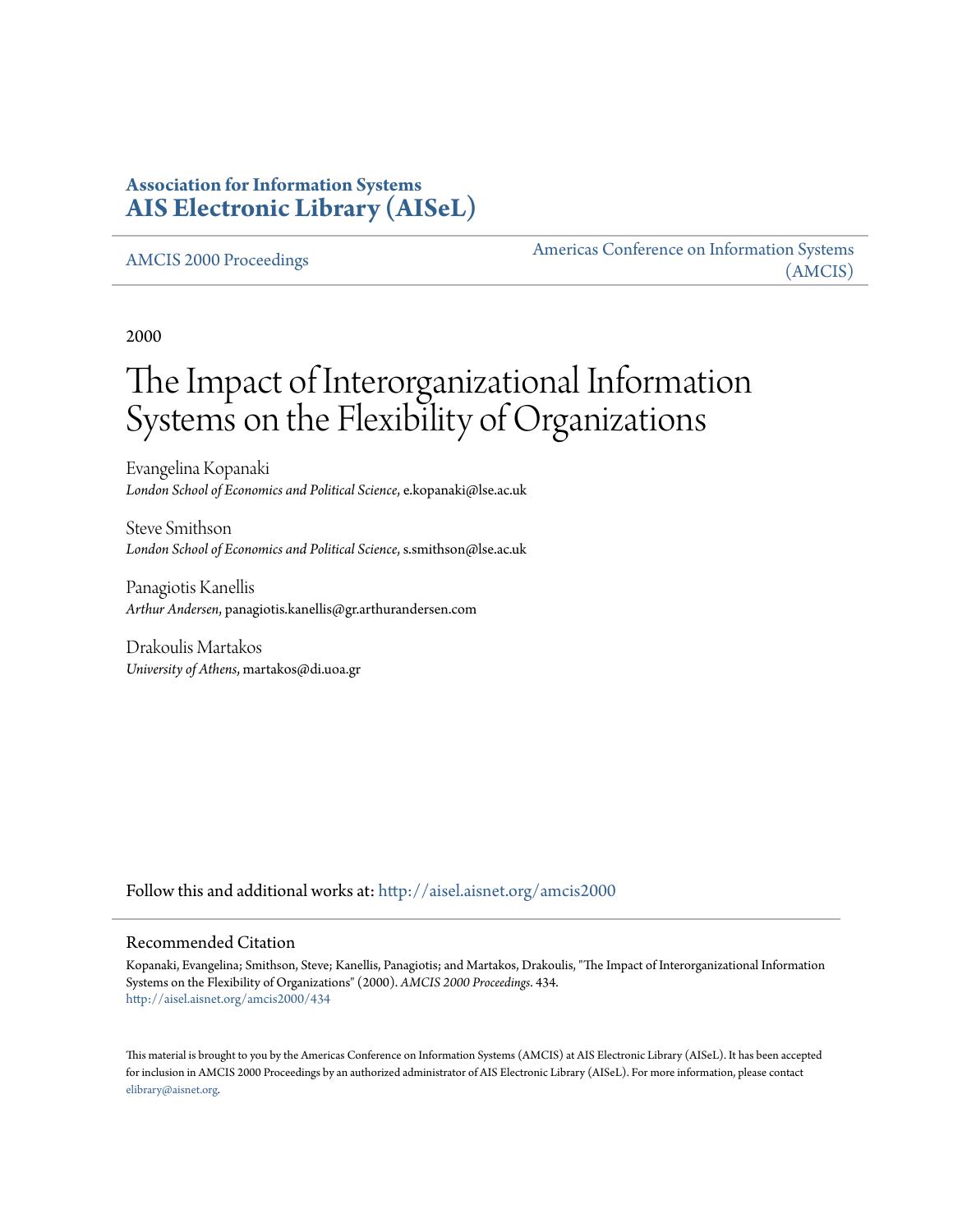## **The Impact of Inter-organizational Information Systems on the Flexibility of Organizations**

Evangelia Kopanaki, Department of Information Systems, London School of Economics and Political Sciences, E.Kopanaki@lse.ac.uk Steve Smithson, Department of Information Systems, London School of Economics and Political Sciences, S.Smithson@lse.ac.uk Panagiotis Kanellis, Arthur Andersen , panagiotis.kanellis@gr.arthurandersen.com

Drakoulis Martakos, Department of Informatics, National and Kapodistrian University of Athens, martakos@di.uoa.gr

#### **Abstract**

A number of studies have shown that although the utilization of interorganizational information systems (IOS) can contribute significantly to organizational flexibility, they do not provide equal benefits to all trading partners. Also, the emergence of new technologies and the increasing use of the Internet in business-to-business commerce challenge the viability of the traditional "hub and spoke" systems and affect the flexibility of the participating organizations. By conducting this study we will try to understand not only how the use of IOS affects flexibility, but also, how organizational, behavioral and political issues influence the application and use of technology. This paper argues that a better understanding of the aforementioned issues, could result by re-examining the notion of flexibility both from a business network and individual firm perspective, and proposes a research approach.

#### **Introduction**

As a response to increasing environmental dynamism and uncertainty, organizations are reshaping themselves in order to become more open, more adaptable and more flexible (Golden and Powell 1996, Starkey*, et al.* 1991). The ability of an organization to be flexible is seen as beneficial, since it improves the quality of internal resources, results in competitive advantage, and forms part of the survival kit of organizations (Avison*, et al.* 1995). Previous studies have shown that although 'traditional' interorganizational information systems (IOS) have been proposed as an avenue towards organizational flexibility (Lucas and Olson 1994), they have not been able to offer equal benefits to all trading partners (Iakovou*, et al.* 1995, Kumar 1996, Reekers and Smithson 1994, Reekers and Smithson 1996, Swatman and Swatman 1992, Webster 1995, Williams 1997). On the contrary, they have often led to the establishment of hub-and-spoke arrangements unable to provide the same level of flexibility to the participating organizations. Moreover, they have led to the creation of closed business networks, unable to inter-operate due to problems of incompatibility (Chan and Swatman 1998) and the

proliferation of messaging standards (Kalakota and Whinston 1996). On the other hand, the emergence of new technologies as well as the use of the Internet in business-to-business electronic commerce promise to diminish the aforementioned constraints, imposed by traditional IOS (Bensaou 1997, Bolisani*, et al.* 1998, Enslow*, et al.* 1996, Ghosh 1998, Segev*, et al.* 1997), and consequently increase the level of flexibility achieved by the organizations. According to Golden (1997), this shows that the degree to which IOS affects organizational flexibility warrants investigation.

Our aim is to examine the impact that the use of IOS has on the flexibility of the whole or part of the business network in comparison to the flexibility of each participating organization. We are particularly interested in business networks characterized by imbalance of power among trading partners (e.g. the retail-supply chain) and we intend to focus on two levels of analysis: single organization and network (retail-supply chain). Our hypothesis is that the use of IOS might increase the flexibility of the business network, but not necessarily of the participating organizations. For example, the use of technology might increase the flexibility of the entire retail-supply chain by enabling the accomplishment of Just-In-Time (JIT) manufacturing (Volberda 1996), but it may decrease the flexibility of some suppliers, by forcing them to respond more quickly to the needs of the customer (Lucas and Olson 1994). Arguably, technology is not the only factor affecting the level and type of flexibility achieved. There are additional issues, such as the relationships of trading partners and the position of an organization in the business network that also influence the impact of technology.

It is our belief that the plurality of issues emerging will be addressed by considering : a*) What impact does the use of IOS have on the flexibility of a business network?*, and b) *How does the use of IOS affect the participating organizations?* First and foremost, these questions require an understanding and definition of the notion of flexibility, presented in the following section. Our research approach is described next, and some concluding remarks follow.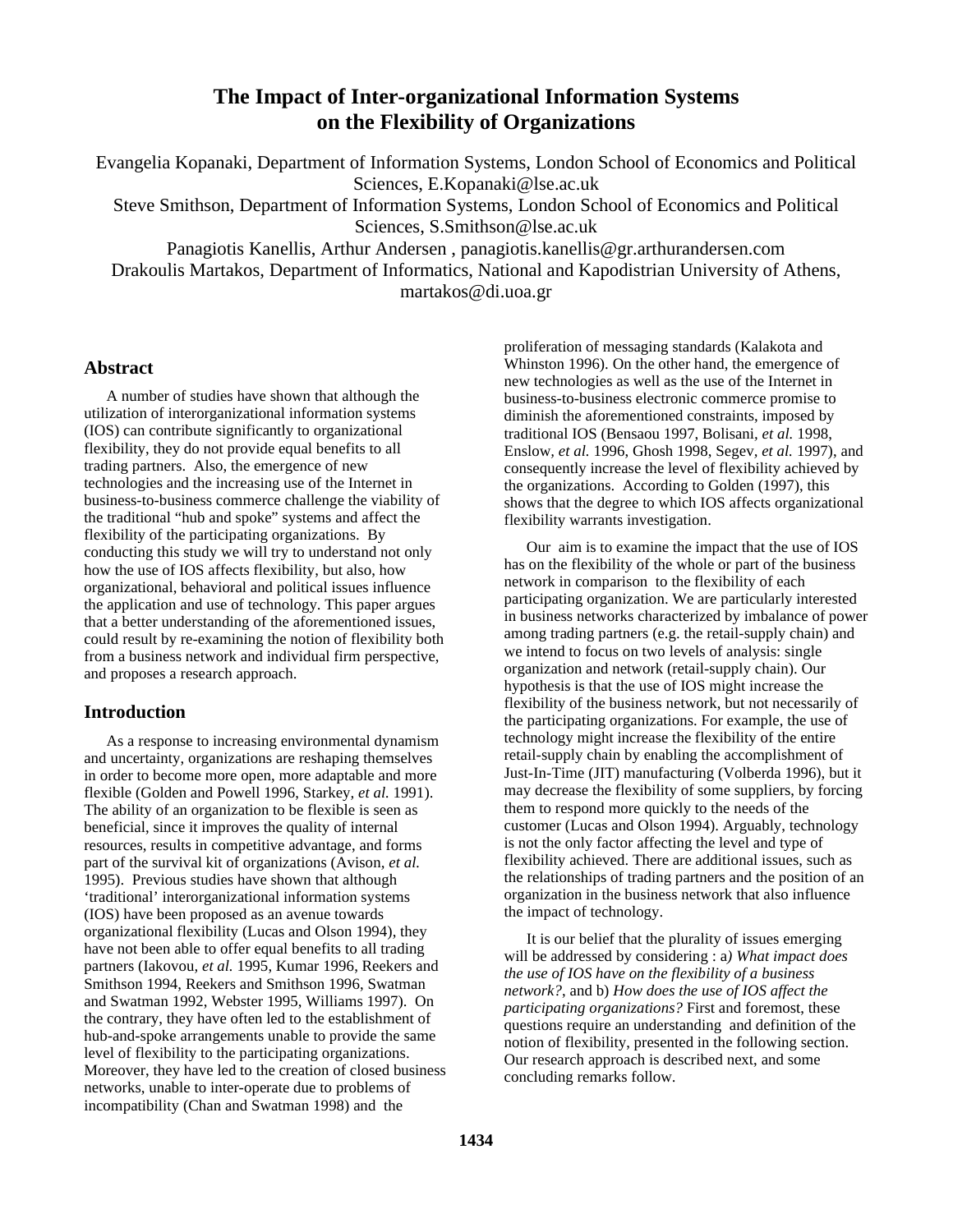### **Organizational Flexibility**

Anchored in different disciplines, the polymorphism of the notion of flexibility mirrors a plethora of available explanations and definitions (Evans 1991, Malone*, et al.* 1987, Wood 1989). In general, "flexibility" is the ability of an organization to adapt when confronted with new circumstances, defend quickly against threats, and move rapidly to take advantage of opportunities. In order to be able to explain the broad scope of the concept, many researchers (Evans 1991, Golden and Powell 1996, O' Callaghan 1998, Volberda 1996) have tried to identify different categories and classifications of flexibility. Volberda (1996) has defined four main types of flexibility; these being *steady-state flexibility*, *operational*, *structural* and *strategic flexibility*.

In this study we will try to develop and redefine Volberda's last three categories of flexibility, so that they could also be applied at the business network level. We define 'operational flexibility' as the ability of the organization / business network to change the volume, mix and kind of activities based on its current structures and goals. 'Structural flexibility' is defined as the capability to adapt or transform the current structure, either to improve internal activities or trading relationships. The structure of a network refers to the overall pattern of relationships (Reekers 1995). It is viewed as consisting of various organizational entities, their interactions and relationships. Transforming current structure could thus mean, creating new partnerships or dismantling old ones. 'Strategic flexibility' seems to be the most important and difficult type of flexibility for an organization to achieve. It revolves around having the ability to identify market trends before competitors and the capability of making the appropriate changes in order to synchronize production with demand. We use the adjective 'strategic' to describe any influence that has a lasting effect on the disposition of the organization (Angell and Smithson 1991). It is the most radical type of flexibility and could involve fundamental renovation of activities, products, and structures.

As mentioned above, these types of flexibility should be examined not only at the organizational, but also at the interorganizational level. Table 1 provides some examples.

 At the present moment our research efforts are focused on the identification of a set of representative characteristics for each type of flexibility, together with the corresponding best practices and evaluation criteria. Our aim is to establish initially how and to what extent the three types of flexibility are influenced by the use of IOS.

|                                          | <b>Interorganizational</b><br>level                                                                                                                 | Organizational level                                                                                        |
|------------------------------------------|-----------------------------------------------------------------------------------------------------------------------------------------------------|-------------------------------------------------------------------------------------------------------------|
| <i><b>Operational</b></i><br>Flexibility | <b>Efficient Consumer</b><br>٠<br>Response ECR<br>JIT manufacturing                                                                                 | Variation of production<br>٠<br>volume<br>Building up of inventories<br>Automated posting of<br>٠<br>orders |
| <b>Structural</b><br>Flexibility         | Expansion of the<br>٠<br>business network<br>Eliminate stages in<br>the Value Chain.<br>Development of<br>sub-components<br>together with suppliers | Supply a new retailer<br>٠<br>Buy from a new supplier<br>Use of multifunctional<br>٠<br>teams               |
| <i><b>Strategic</b></i><br>Flexibility   | Create new product<br>٠<br>market combination                                                                                                       | Fundamentally renew<br>٠<br>products<br>Availability of information<br>for decision-making                  |

Table 1: Examples of flexibility at the organizational and interorganizational level

As Information Systems are socio-technical systems, the organizational, structural, political and behavioral issues that also influence the flexibility of the business network and its participating organizations, should be addressed. Hence, the need for a theory that will facilitate and guide the analysis of the observed phenomena during the research becomes imminent.

#### **Research Issues and Approach**

The Network Approach has been applied at the industry level (Cunnigham and Tynnan 1993, Gadde and Hakansson 1993, Hakansson 1989), to study market dynamics and structures as well as analyze business relationships. In our study, the network approach is applied both at the organizational and interorganizational level. At the organizational level, organizations are conceptualized as networks of individual actors embedded within a social network (Reekers 1995). In this context, network analysis is used not only to study the structural and political characteristics of the organizations (Tichy*, et al.* 1979), but also to reveal the relationship between technology and organizational structure (Rockart and Short 1989). At the interorganizational level, the theory allows us to assess the impact of technology on the interactions and business relationships between a retailer and its supplier. It enables us to understand how environmental variables, atmosphere variables (such as the power-dependence relationships), and the nature of interacting parties (e.g. large retailer with small supplier) affects the degree of flexibility achieved. We can, therefore, argue that the network approach is well suited for the analysis of the processes, procedures, and structures of the business network and its member organizations. As such its application is expected to provide us with an understanding of how operational, structural, and strategic flexibility are perceived by the participating actors, and affected by their "relationships".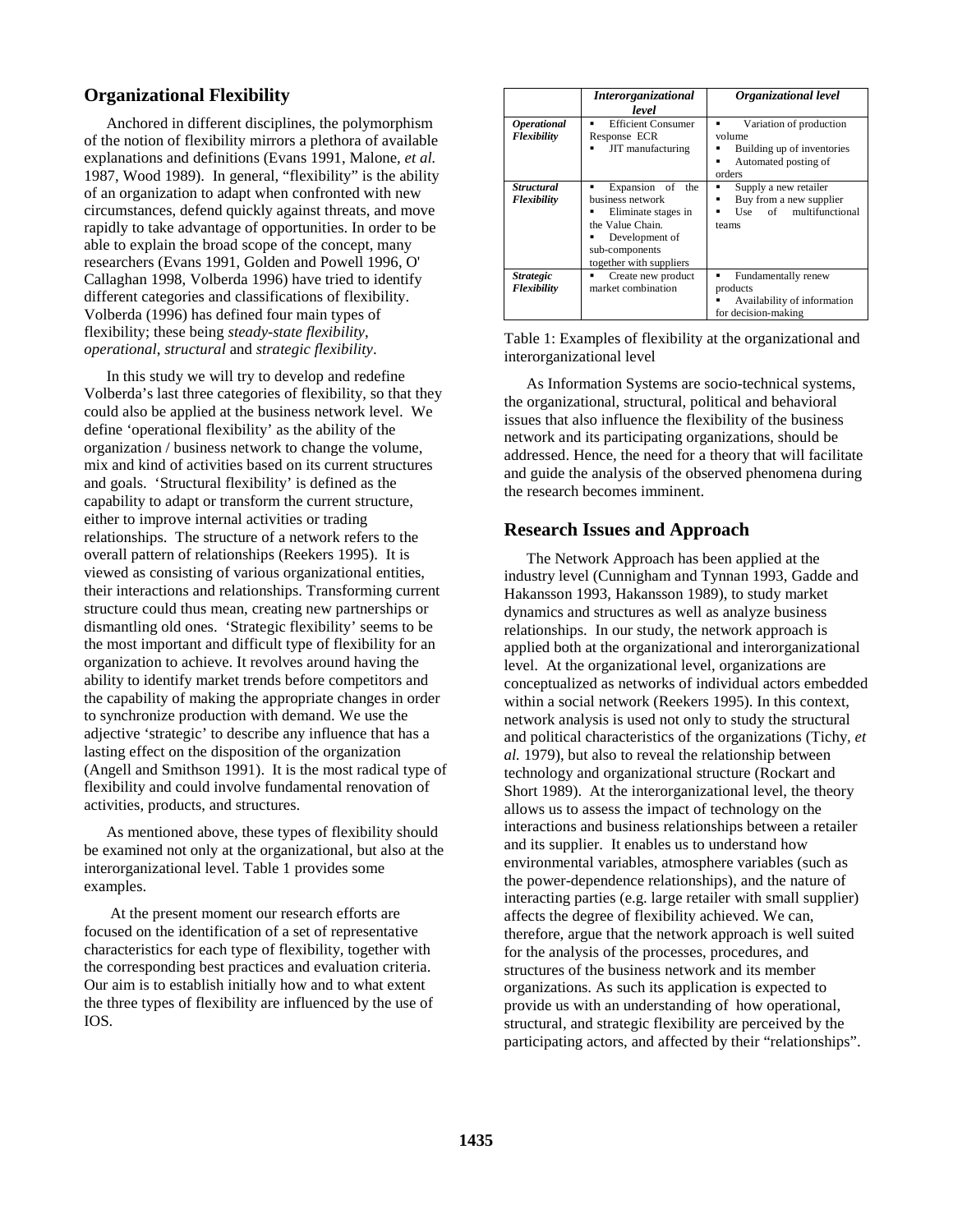Based on the aforementioned concepts of the Network Approach, an exploratory theoretical framework is constructed. This initial framework aiming to combine the technological, socio-political and structural characteristics of the business network and demonstrate their relation to the different types of flexibility, will be further developed and examined through empirical work.

A case study approach forms the basis of our research. According to (Cavaye 1996), a case study can be used in an interpretive manner in order to understand the nature of a phenomenon by the elicitation of meaning from seemingly irrational behavior in a social setting. It allows for a "thick description" (Yin 1989), and aims for an indepth understanding of the context of a phenomenon. An exploratory study, currently undertaken at a retail-supply chain in Greece, using an Electronic Data Interchange (EDI) system, will provide the empirical data needed for the development of specific propositions that will be explored in a second case study. This will be conducted in UK, examining a retail-supply chain that has recently implemented an Internet-based EDI.

#### **Conclusions**

The argument that information technology, and especially IOS, can make a major contribution to organizational flexibility has been increasingly supported (Lucas and Olson 1994, Monteiro and Macdonald 1996, O' Callaghan 1998). However, existing studies examining the impact of IOS in organizational flexibility are limited. Although they have pinpointed the technological factors that decrease the flexibility of the organizations, they have not examined whether other factors could be also held responsible. Moreover, most of the studies have concentrated on the flexibility of the individual firm. That is, they have concentrated on the organization as an independent entity, and have ignored the business network as a whole.

The objective of this study seeks to address the aforementioned limitations of the literature by broadening the research focus, and clarifying the concept of flexibility as a characteristic of an individual firm as well as a property of the relationship between firms. This paper suggests that we can identify between operational, structural and strategic flexibility both at the organizational and inter-organizational level. By taking an interpretivist stance, we will try to understand how these types of flexibility are affected by the use of technology as well as the dynamics of the business context and the socio-political infrastructures.

#### **References**

Angell I. O. and Smithson S. *Information Systems Management,* Macmillan, London, 1991. Avison D., Powell P., Keen J., Klein J. H. and Ward S. "Addressing the Need for Flexibility in Information Systems." *Journal of Management Systems* (7:2), 1995, pp. 43-66.

Bensaou M. "Interorganisational Co-operation: The Role of Information Technology." *Information Systems Research* 8, 1997, pp. 107-124.

Bolisani E., Miles I. and Boden M. "EDI Services as Innovation." Proceedings of the Eleventh International Electronic Commerce Conference Bled, Slovenia, June 8- 10, 1998.

Cavaye A. L. M. "Case Study Research: a Multifaceted Research Approach for IS." *Information Systems Journal*  6, 1996, pp. 227 - 242.

Chan C. and Swatman P. M. C. "EDI Implementation: A Broader Perspective." Proceedings of the Eleventh International Electronic Commerce Conference Bled, Slovenia, June 8-10, 1998.

Cunnigham C. and Tynnan C. "Electronic Trading, Interorganisational Systems and the Nature of Buyer-Seller Relationships: The Need for a Network Perspective." *International Journal of Information Management,* 13, 1993, pp. 3-28.

Enslow B., Graff J., Reilly B. and Wheatman V. "EDI Over the Internet: Plotting a Safe Course", Gartner Group Report, January 24, 1996.

Evans S. "Strategic Flexibility For High Technology Maneuvers." *Journal of Management Studies* (28:1), January 1, 1991, pp. 69-89.

Gadde L.-E. and Hakansson H. *Professional Purchasing.*, Routledge, London, 1993.

Ghosh A. K. *E-commerce Security: Weak Links, Best Defenses*, John Wiley, New York, 1998.

Golden W. and Powell P. "The Effects of Interorganizational Information Systems on Flexibility." Proceedings of the 4th European Conference of Information Systems, Coelho J.D., Jelassi T., Konig W. Kremar H. and O' Callaghan R. (eds.), July 2-4, 1996, pp.1133-1140.

Hakansson H. *Corporate Technological Behavior,Cooperation and Networks*, Routledge, London, 1989.